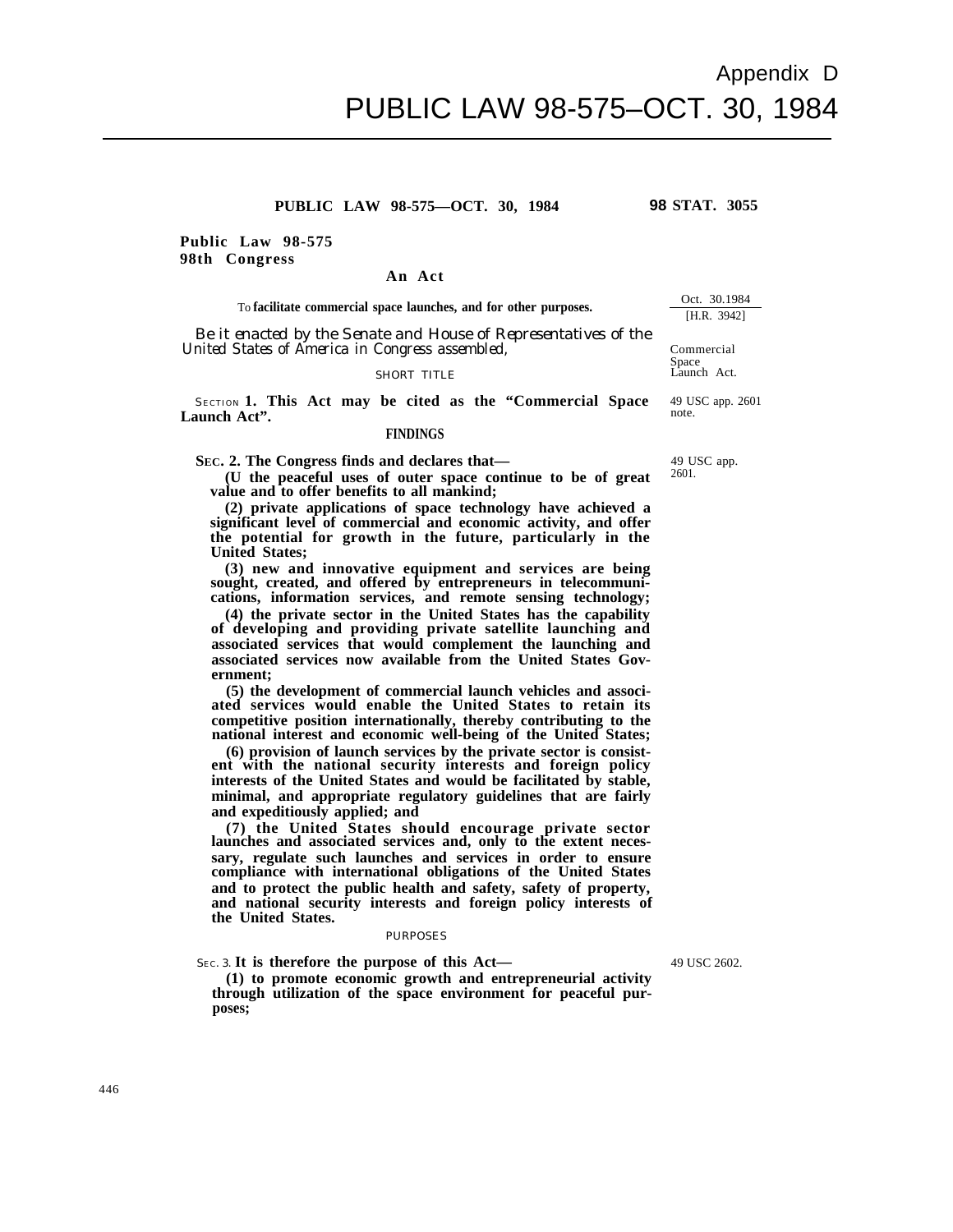# **98 STAT. 3056 PUBLIC LAW 98-575—OCT. 30, 1984**

(2) to encourage the United States private sector to provide launch vehicles and associated launch services by simplifying and expediting the issuance and transfer of commercial launch licenses and by facilitating and encouraging the utilization of Government developed space technology; and

(3) to designate an executive department to oversee and coordinate the conduct of commercial launch operations, to issue and transfer commercial launch licenses authorizing such activities, and to protect the public health and safety, safety of property, and national security interests and foreign policy interests of the United States.

## DEFINITIONS

49 USC app. 2603.

SEC. 4. **For purposes of this Act—**

**(1) "agency" means an executive agency as defined by section 105 of title 5, United States Code;**

**(2) "launch" means to place, or attempt to place, a launch vehicle and payload, if any, in a suborbital trajectory, in Earth orbit in outer space, or otherwise in outer space;**

**(3) "launch property" means propellants, launch vehicles and components thereof, and other physical items constructed for or used in the launch preparation or launch of a launch vehicle;**

**(4) "launch services" means those activities involved in the preparation of a launch vehicle and its payload for launch and the conduct of a launch;**

**(5) "launch site" means the location on Earth from which a launch takes place, as defined in any license issued or transferred by the Secretary under this Act, and includes all facilities located on a launch site which are necessary to conduct a launch;**

**(6) "launch vehicle" means any vehicle constructed for the purpose of operating in, or placing a payload in, outer space and any suborbital rocket;**

**(7) "payload" means an object which a person undertakes to place in outer space by means of a launch vehicle, and includes subcomponents of the launch vehicle specifically designed or adapted for that object;**

**(8) "person" means any individual and any corporation, partnership, joint venture, association, or other entity organized or existing under the laws of an State or any nation;**

**(9) "secretary" means the & xretary of Transportation;**

**(10) "State", and "United States" when used in a geographical sense, mean the several States, the District of Columbia, the Commonwealth of Puerto Rico, American Samoa, the United States Virgin Islands, Guam, and any other commonwealth, territory, or possession of the United States; and**

**(11) "United States citizen" means—**

**(A) any individual who is a citizen of the United States; (B) any corporation, partnership, joint venture, associa-**

**tion, or other entity organized or existing under the laws of the United States or any State; and**

**(0 any corporation, partnership, joint venture, association, or other entity which is organized or exists under the laws of a foreign nation, if the controlling interest (as defined by the Secretary in regulations) in such entity is**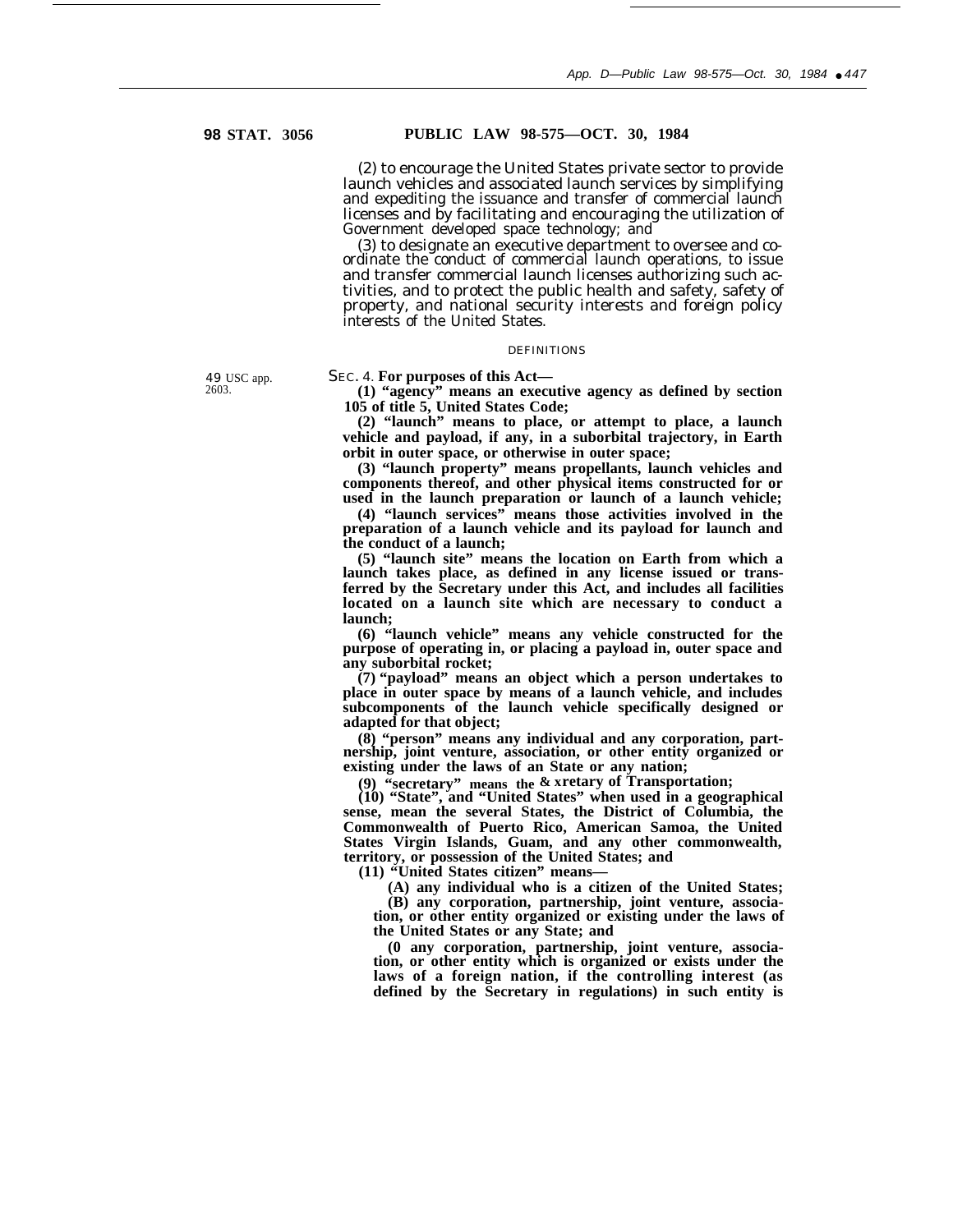**held by an individual or entity described in subparagraph (A) or(B).**

GENERAL RESPONSIBILITIES OF THE SECRETARY AND OTHER AGENCIES

**SEC.** 5. (a) The Secretary shall be responsible for carrying out this  $\phi \sim 0$  SC a<sub>n</sub>. **Act, and in doing so shall—**

**(1) encourage, facilitate, and promote commercial space launches by the private sector; and**

**(2) consult with** other agencies to **provide consistent applica-**

**tion of licensing requirements under this Act and to ensure fair**

**and equitable treatment for all license applicants.**

**b)** TO the extent permitted **by law, Federal agencies shall assist the Secretary, as necessary, in carrying out this Act.**

REQUIREMENT OF LICENSE FOR PRIVATE SPACE LAUNCH OPERATIONS

*SEC*. 6. (a)(1) No person shall launch a launch vehicle or operate a \$:O~SC  $a_{\infty}$ . **launch site within the United States, unless authorized by a license ~ issued or transferred under this Act.**

**(2) No United States citizen described in subparagraph (A) or (B) of section 4(11) shall launch a launch vehicle or operate a launch site outside the United States, unless authorized by a license issued or transferred under this Act.**

**(3)(A) NO United States citizen described in subparagraph (C) of section 4(11) shall launch a launch vehicle or operate a launch site at any place which is both outside the United States and outside the territory of any foreign nation, unless authorized by a license issued or transferred under this Act. The preceding sentence shall not apply with respect to a launch or operation of a launch site if there is an agreement in force between the United States and a foreign nation which provides that such foreign nation shall exercise jurisdiction over such launch or operation.**

**(B)(i) Except as provided in clause (ii) of this subparagraph, this Act shall not apply to the launch of a launch vehicle or the operation of a launch site in the territory of a foreign nation by a** United States citizen described in subparagraph (C)of section 4(11).

**(ii) If there is an agreement in force between the United States** International **and a foreign nation which provides that the United States shall agyeerne"~" exercise jurisdiction over the launch of a launch vehicle or operation of a launch site in the territory of such nation by a United States citizen described in subparagraph (C)of section 4(11), no such United States citizen shall launch a launch vehicle or operate a launch site in the territory of such nation, unless authorized by a license issued or transferred under this Act.**

**(b)(l) The holder of a launch license under this Act shall not launch a payload unless that payload complies with all requirements of Federal law that relate to the launch of a payload. The Secretary shall ascertain whether any license, authorization, or other permit required by Federal law for a payload which is to be launched has been obtained.**

**(2) If no payload license, authorization, or permit is required by any Federal law, the Secretary may take such action under this Act as the Secretary deems necessary to prevent the launch of a payload by a holder of a launch license under this Act if the Secretary determines that the launch of such payload would jeopardize the**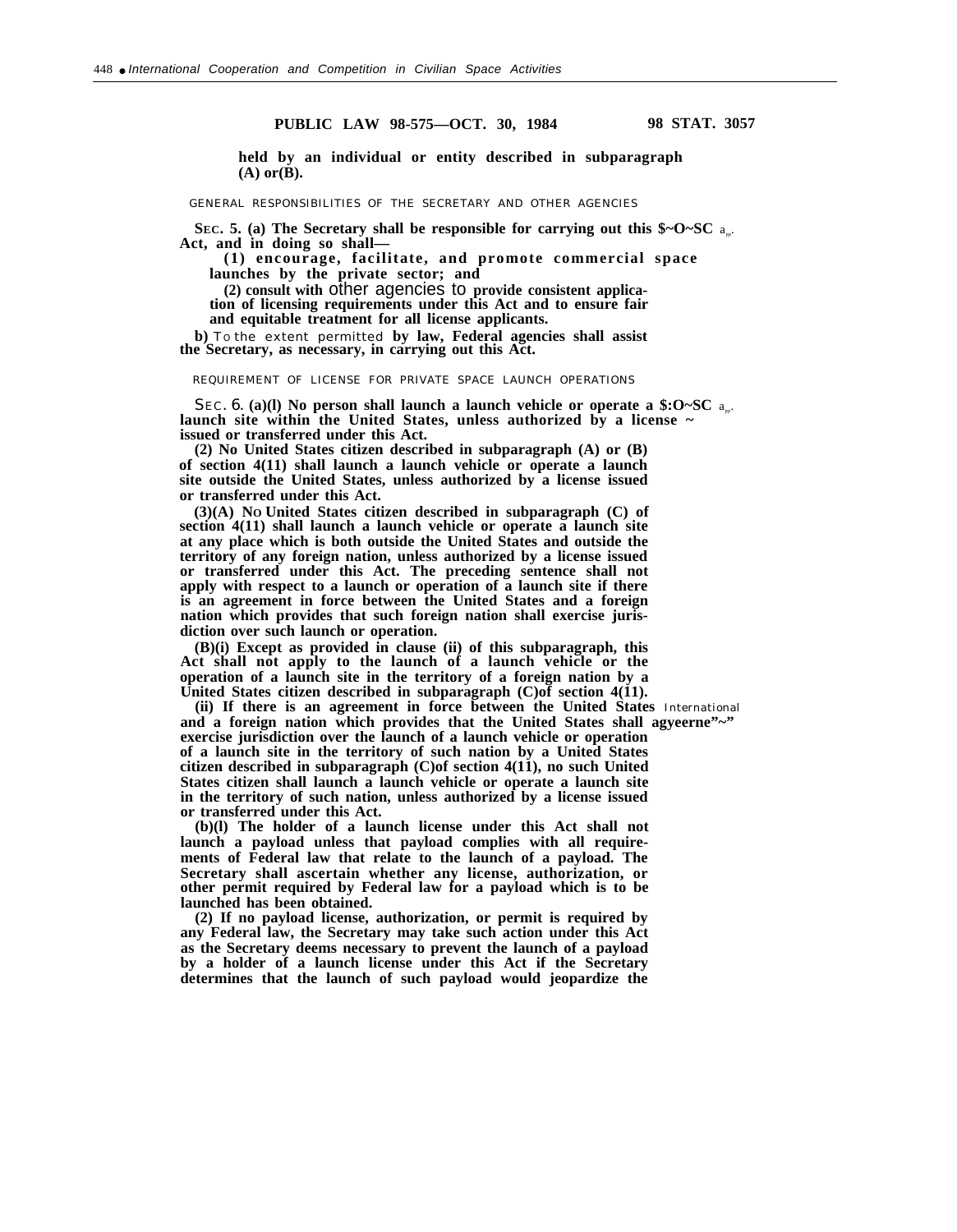**public health and safety, safety of property, or any national security interest or foreign policy interest of the United States.**

**(c)(1) Except as provided in this Act, no person shall be required to obtain from any agency a license, approval, waiver, or exemption for the launch of a launch vehicle or the operation of a launch site.**

**(2) Nothing in this Act shall affkct the authority of the Federal Communications Commission under the Communications Act of 1934 (47 U.S.C. 151 et seq.) or the authority of the Secretary of Commerce under the Land Remote-Sensing Commercialization Act** of **1984 (15 U.S.C. 4201 et seq.).**

## AUTHORITY TO ISSUE AND TRANSFER LICENSES

49 USC app 2606.

SEC. **7.** The Secretary may, consistent with the public health and safety, safety of property, and national security interests and foreign policy interests of the United **States, issue or transfer a license for launching one or more launch vehicles or for operating one or more launch sites, or both, to an applicant who meets the requirements for a license under section 8 of this Act. Any license issued or transferred under this section shall be in effect for such period of time as the Secretary may specify, in accordance with regulations issued under this Act.**

## LICENSING REQUIREMENTS

**49** USC **app.** SEC. **8. (a)(1) All requirements of Federal law which apply to the 2607. launch of a launch vehicle or the operation of a launch site shall be requirements for a license under this Act for the launch of a launch vehicle or the operation of a launch site, respectively, except to the extent provided in paragraph (2).**

**(2) If the Secretary determines, in consultation with appropriate agencies, that any requirement of Federal law that would otherwise apply to the launch of a launch vehicle or the operation of a launch site is not necessary to protect the public health and safety, safety of property, and national security interests and foreign policy interests of the United States, the Secretary may by regulation provide that such requirement shall not be a requirement for a license under this Act.**

**(b) The Secretary may, with respect to launches and the operation of launch sites, prescribe such additional requirements as are necessary to protect the public health and safety, safety of property, and national security interests and foreign policy interests of the United States.**

(c) The **Secretary may, in individual cases, waive the application of any requirement for a license under this section if the Secretary determines that such waiver is in the public interest and will not jeopardize the public health and safety, safety of property, or any national security interest or foreign policy interest of the United states.**

## **LICENSE APPLICATION AND APPROVAL**

**49** USC app. SEC. 9. **(a) Any person may apply to the Secretary for issuance or** transfer of a license under this Act, in such form and manner as the **Secretary may prescribe. The Secretary shall establish procedures and timetables to expedite review of applications under this section and to reduce regulatory burdens for applicants.**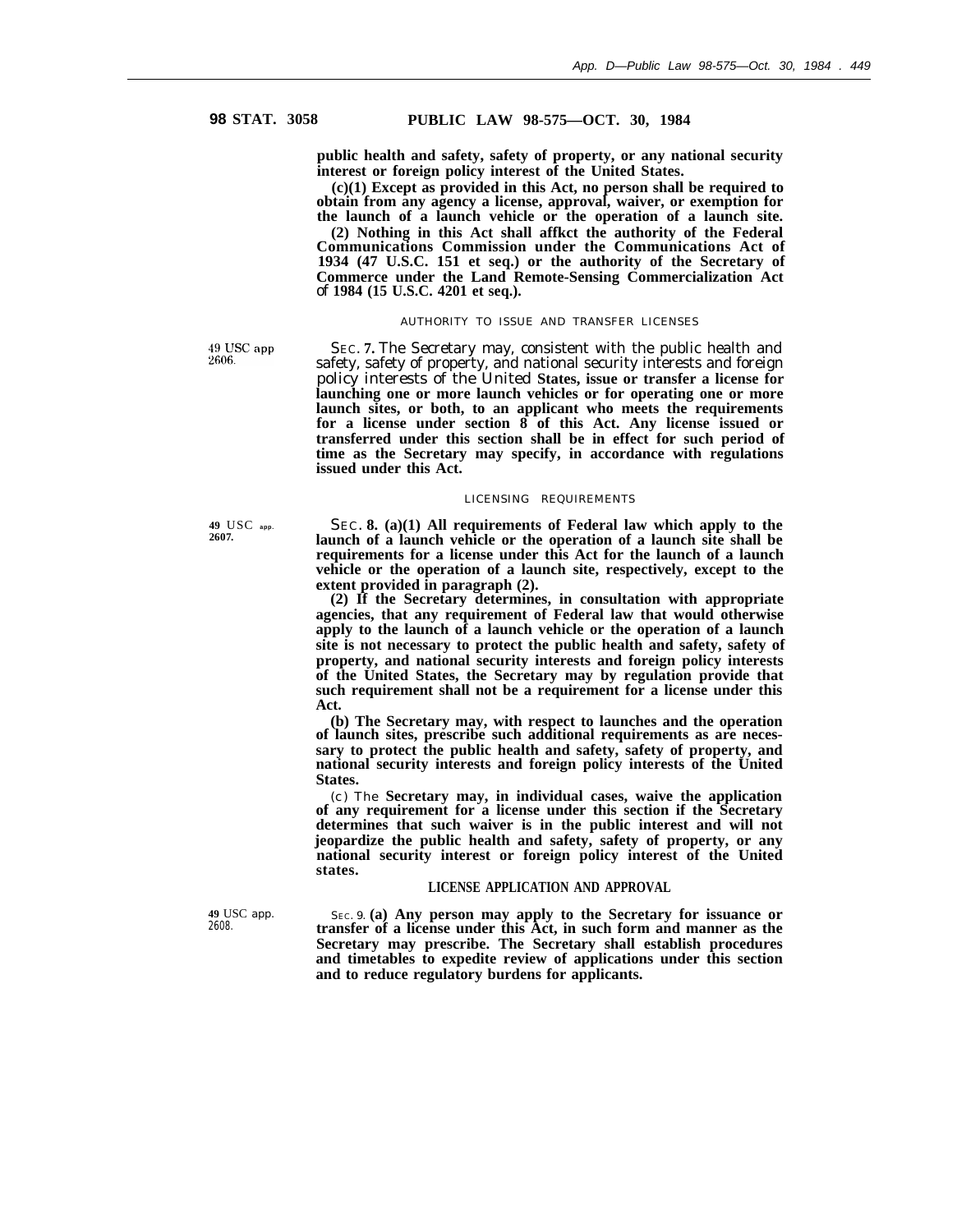**(b) The Secretary shall issue or transfer a license to an applicant if the Secretary determines in writing that the applicant complies and will continue to comply with the requirements of this Act and an regulation issued under this Act. The Secretary shall include in suci license such conditions as may be necessary to ensure compliance with this Act, including an effective means of on-site verification that a launch or operation of a launch site conforms to representations made in the application for a license or transfer of a license. The Secretary shall make a determination on any application not later than 180 days after receipt of such application. If the Secreta** has not made a determination within 120 days after receipt of such **application, the Secretary shall inform the applicant of any pending issues and of actions required to resolve such issues.**

(c) The Secretary, any officer **or employee of the United States, or any person with whom the Secretary has entered into a contract under section 14(b) of this Act may not disclose any data or information under this Act which qualifies for exemption under section 552(b)(4) of title 5, United States Code, or is designated as confidential by the person or agency furnishing such data or information, unless the Secretary determines that the withholding of such data or information is contrary to the public or national interest.**

## SUSPENSION, REVOCATION, AND MODIFICATION OF LICENSES

**SEC. 10.** (a) The Secretary may suspend or revoke any license ~: O~SC a<sub>pp</sub>. **issued or transferred under this Act if the Secretary finds that the 1. licensee has substantially failed to comply with any requirement of this Act, the license, or any regulation issued under this Act, or that the suspension or revocation is necessary to protect the public health and safety, safety of property, or any national security interest or foreign policy interest of the United States.**

**(b) Upon application by the licensee or upon the Secretary's own initiative, the Secretary may modify a license issued or transferred under this Act, if the Secretary finds that the modification will comply with the requirements of this Act.**

(c) Unless otherwise **specified by the Secretary, any suspension, revocation, or modification by the Secretary under this section—**

**(1) shall take effect immediately; and**

**(2) shall continue in effect during any review of such action under section 12 of this Act.**

**(d)** whenever **the Secretary takes any action under this section, the Secretary shall notify the licensee in writing of the Secretary's finding and the action which the Secretary has taken or proposes to take regarding such finding.**

#### EMERGENCY ORDERS

SEC. **11.** (a) The Secretary may terminate, prohibit, or suspend Prohibition.<br>
nmediately the launch of a launch vehicle or the operation of a 49 USC app. **immediately the launch of a launch vehicle or the operation of a** launch site which is licensed under this Act if the Secretary deter-  $^{2G}1^{\circ}$ **mines that such launch or operation is detrimental to the public health and safety, safety of property, or any national security interest or foreign policy interest of the United States.**

**b) An order terminating, prohibiting, or suspending any launch or operation of a launch site licensed by the Secretary under this Act shall take effect immediately and shall continue in effect during any review of such order under section 12.**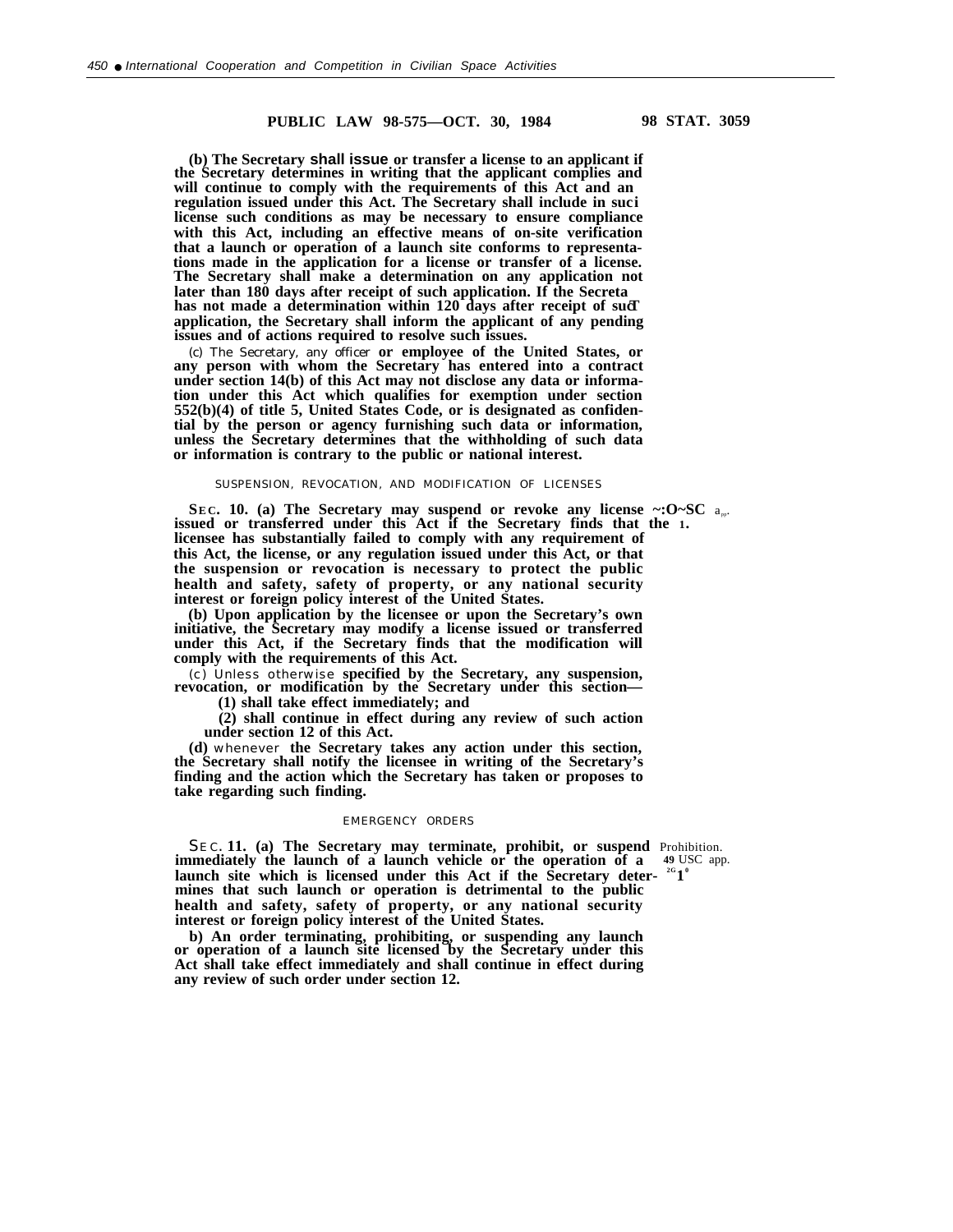# **98 STAT. 3060 PUBLIC LAW 98-575—OCT. 30, 1984**

### ADMINISTRATIVE AND JUDICIAL REVIEW

 $s<sub>l</sub>SC$  app. SEC. 12. (a)(l) An applicant for a license and a proposed transferee of a license under this Act shall be entitled to a determination on the record after an opportunist for a hearing in accordance with section 554 of title 5, United&ates Code, of any decision of the Secretary under section 9(b) to issue or transfer a license with conditions or to deny the issuance or transfer of such license. An owner or operator of a payload shall be entitled to a determination on the record after an opportunity for a hearing in accordance with section 554 of title 5, United States Code, of any decision of the  $\sim$  ?::etary under section 6(b)(2) to prevent the launch of such pay-

> (2i A licensee under this Act shall be entitled to a determination on the record after an opportunity for a hearing in accordance with section 554 of title 5, United States Code, of any decision of the Secretary—

(A) under section 10 to suspend, revoke, or modify a license; or (B) under section 11 to terminate, prohibit, or suspend any

launch or operation of' a launch site licensed by the Secretary. ~) Any final action of the Secretary under this Act to issue, transfer, deny the issuance or transfer of, suspend, revoke, or modify a license or to terminate, prohibit, or suspend any launch or operation of a launch site licensed by the Secretary or to prevent the launch of a payload shall be subject to judicial review as provided in chapter 7 of title 5, United States Code.

#### REGULATIONS

49 USC app. SEC. 13. The Secretary may issue such regulations, after notice **261'2.** and comment in accordance with section 553 of title 5, United States Code, as maybe necessary to carry out this Act.

#### MONITORING OF ACTIVITIES OF LICENSEES

49 USC app. SEC. 14. (a) Each license issued or transferred under this Act shall  $2513$ . **2513,** require the licensee—

**(1) to** allow the Secretary to place Federal officers or employees or other individuals as observers at  $\sim_{ny}$  launch site used by the licensee, at any production facility or assembly site used by a contractor of the licensee in the production or assembly of a launch vehicle, or at any site where a pa load is integrated with a launch vehicle, in order to monitor **t** e activities of the licensee or contractor at such time and to such extent aa the Secretary considers reasonable and necessary to determine compliance with the license or to carry out the responsibilities of the Secretary under section 6(b) of this Act; and

(2) to coo rate with **such observers in the performance of monitoring unctions. r**

**(b) The Secretary may, to the extent provided in advance by appropriation Acts, enter into a contract with any person to carry out subsection (a)(l) of this section.**

### **USE OF GOVERNMENT PROPERTY**

49 USC app. SEC. 15. (a) The Secretary shall take such actions as may be  $\frac{2614}{2614}$ . **2614.** necessary **to facilitate and encourage the acquisition (by lease, sale, transaction in lieu of sale, or otherwise) by the private sector of**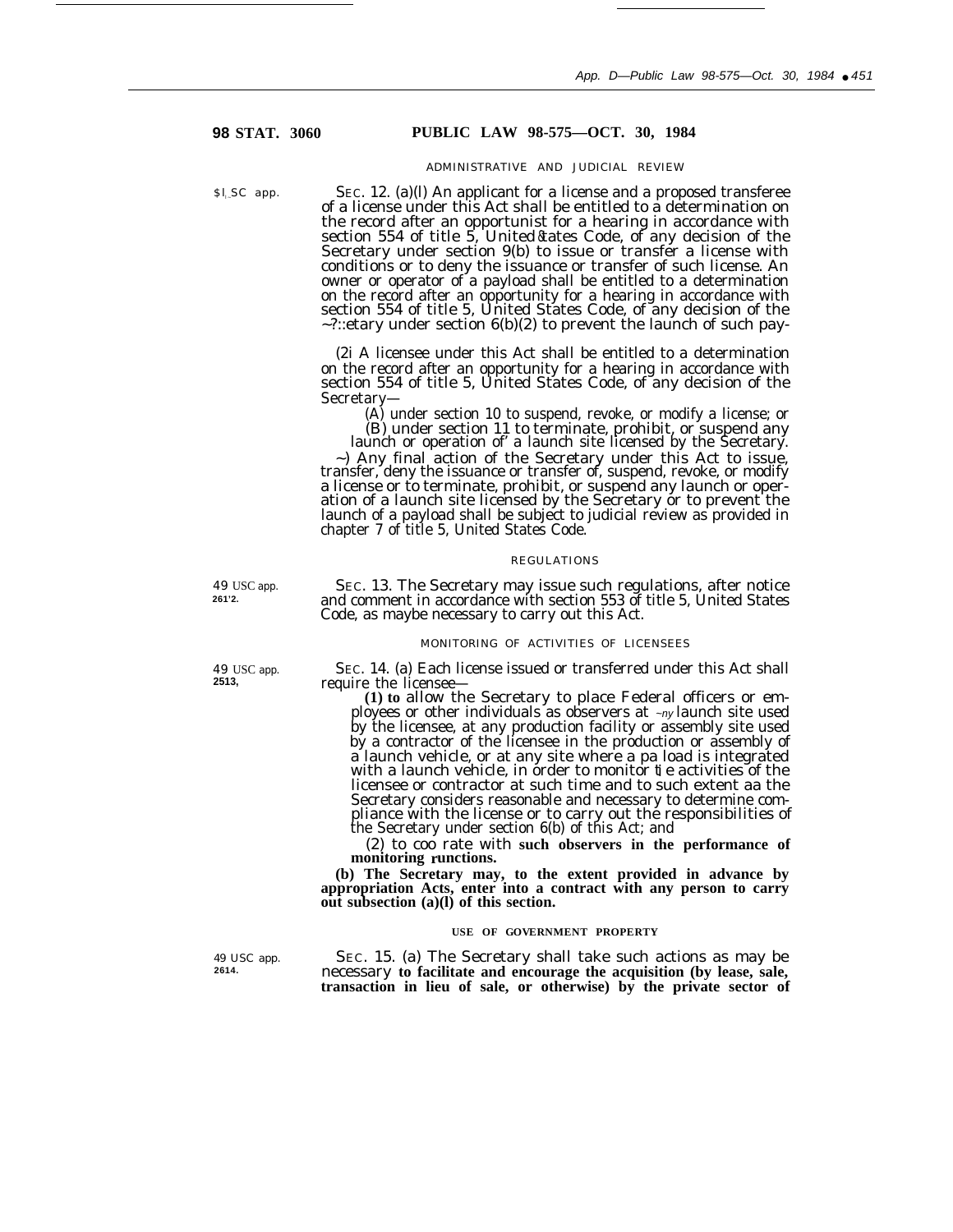**launch property of the United States which is excess or is otherwise not needed for public use and of launch services, including utilities, of the United States which are otherwise not needed for public use.**

**(b)(l) The amount to be paid to the United States by any person who acquires launch property or launch services, including utilities, shall be established by the agency providing the property or service, in consultation with the Secretary. In the case of acquisition of launch property by sale or transaction in lieu of sale, the amount of such payment shall be the fair market value. In the case of an other type of acquisition of launch property, the amount of suci! payment shall bean amount equal to the direct COStS (including any specific wear and tear and damage to the property) incurred by the United States as a result of the acquisition of such launch property. In the case of any acquisition of launch services, including utilities, the amount of such payment shall be an amount equal to the direct costs (including salaries of United States civilian and contractor personnel) incurred by the United States as a result of the acquisition of such launch services.**

**(2) The Secretary may collect any payment for launch property or launch services, with the consent of the agency establishing such payment under paragraph (l).**

**(3) l'he amount of any payment received by the United States for launch property or launch services, including utilities, under this subsection shall be deposited in the general fund of the Treasury, and the amount of a payment for launch property (other than launch property which is excess) and launch services (including utilities) shall be credited to the appropriation from which the cost of providing such property or services was paid.**

**(c) The Secretary may establish requirements for liability insurance, hold harmless agreements, proof of financial responsibility, and such other assurances as may be needed to protect the United States and ita agencies and personnel from liability, loss, or injury as a result of a launch or operation of a launch site involving Government facilities or personnel.**

# **LIABILITY INSURANCE**

**SEC. 16. Each person who launches a launch vehicle or operates a &#C** app. launch site under a license issued or transferred under this Act ~ **shall have in effect liability insurance at least in such amount as is considered by the Secretary to be necessary for such launch or operation, considering the international obligations of the United States. The Secretary shall prescribe such amount after consultation with the Attorney General and other appropriate agencies.**

## ENFORCEMENT AUTHORITY

**SEC.** 17. (a) The Secretary shall enforce this Act. The Secretary  $\frac{1}{2}$ -sc a<sub>nn</sub>. **may delegate the exercise of any enforcement authority under this ~ Act to any officer or employee of the Department of Transportation or, with the approval of the head of another agency, any officer or employee of such agency.**

**(b) In carrying out this section, the Secretary may—**

**(1) make investigations and inquiries, and administer to or take from any person an oath, affhmation, or affidavit, concerning any matter relating to enforcement of this Act; and**

**(2) pursuant to any lawful process—**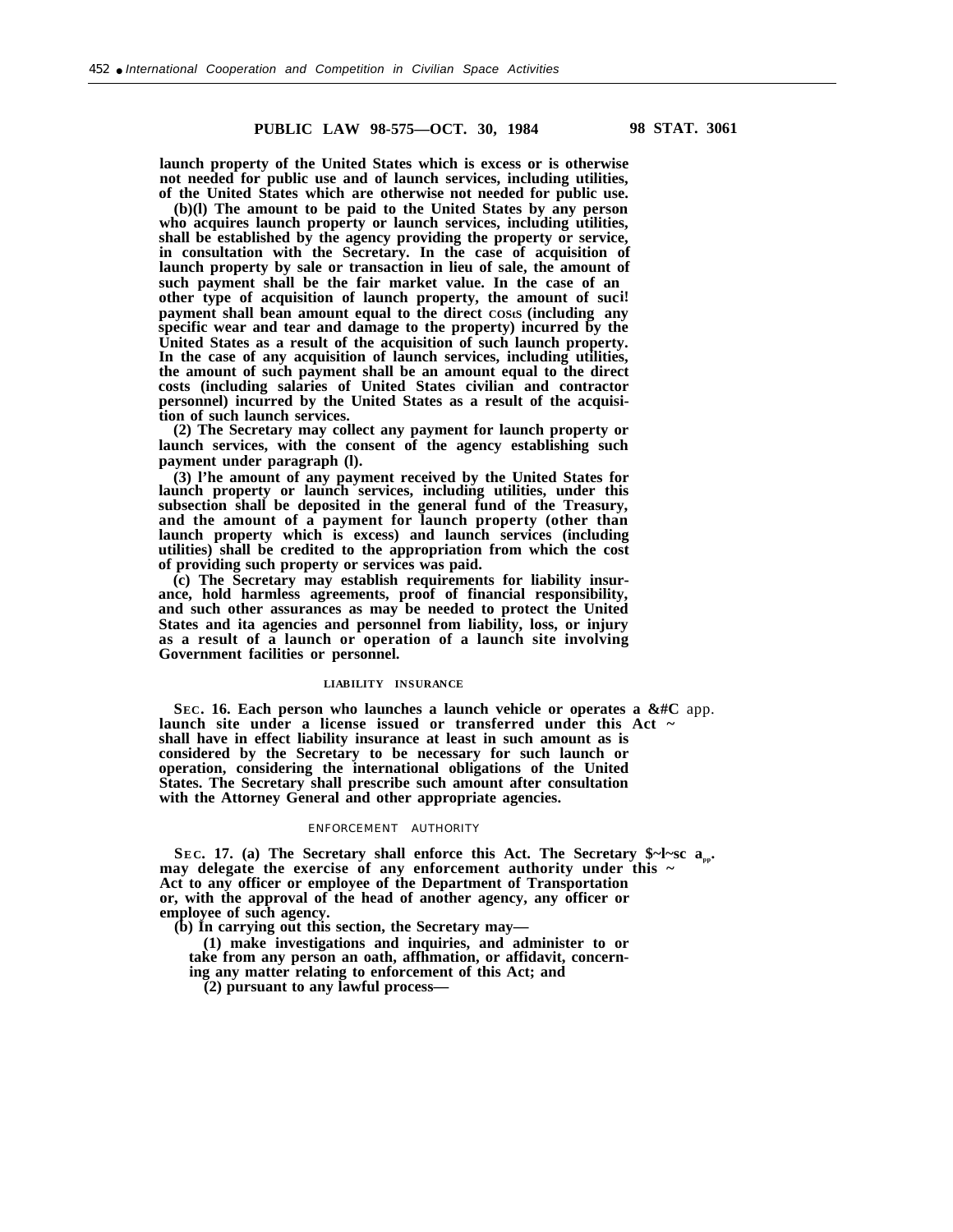# **98** STAT. 3062 PUBLIC LAW 98-575—OCT. 30, 1984

(A) enter at any reasonable time any launch site, *produc*tion facility, or assembly site of a launch vehicle, or any site where a payload is integrated with a launch vehicle, for the purpose of inspecting any object which is subject to this Act and any records or reports required by the Secretary to be made or kept under this Act; and

(B) seize any such object, record, or report where there is probable cause to believe that such object, record, or report was used, is being used, or is likely to be used in violation of this Act.

#### PROHIBITED ACTS

49 Usc app, SE C. 18. It is unlawful for any person to violate a requirement of 2617. this Act, a regulation issued under this Act, or any term, condition, or restriction of any license issued or transferred by the Secretary under this Act.

### CIVIL PENALTIES

49 LJS(: app SEC. 19. (a) Any person who is found by the Secretary, after notice 261X, and opportunity to be heard on the record in accordance with section 554 of title 5, United States Code, to have committed any act prohibited by section 18 shall be liable to the United States for a civil penalty of not more than \$100,000 for each violation. Each day of a continuing violation shall constitute a separate violation. The amount of such civil penalty shall be assessed by the Secretary by written notice. The Secretary may compromise, modify, or remit, with or without conditions, any civil penalty which is subject to imposition or which has been imposed under this section.

> (b) If any person fails to pay a civil penalty assessed against such person after the penalty has become final or if such person appeals an order of the Secretary and the appropriate court has entered final judgment in favor of the Secretary, the Secretary shall recover the civil penalty assessed in any appropriate district court of the United States.

> (c) For purposes of conducting any hearing under this section, the Secretary may (1) issue subpoenas for the attendance and testimony of witnesses and the production of relevant papers, books, documents, and other records, (2) seek enforcement of such subpoenas in the appropriate district court of the United States, and (3) administer oaths and affirmations.

## **CONSULTATION**

Defense and SEC. 20. (a) The Secretary shall consult with the Secretary of **national** Defense on all matters, including the issuance or transfer of each security.<br>
4:) US('app. license, under this Act affecting national security. The Secretary of<br>
4:) US('app. Defense shall be responsible for identifying and notifying the Secre-<br>
261!). are relevant to activities under this Act.

> (b) The Secretary shall consult with the Secretary of State on all matters, including the issuance or transfer of each license, under this Act affecting foreign policy. The Secretary of State shall be responsible for identifying and notifying the Secretary of those foreign policy interests or obligations of the United States which are relevant to activities under this Act.

> (c) The Secretary shall consult with other agencies, as appropriate, in order to carry out the provisions of this Act.